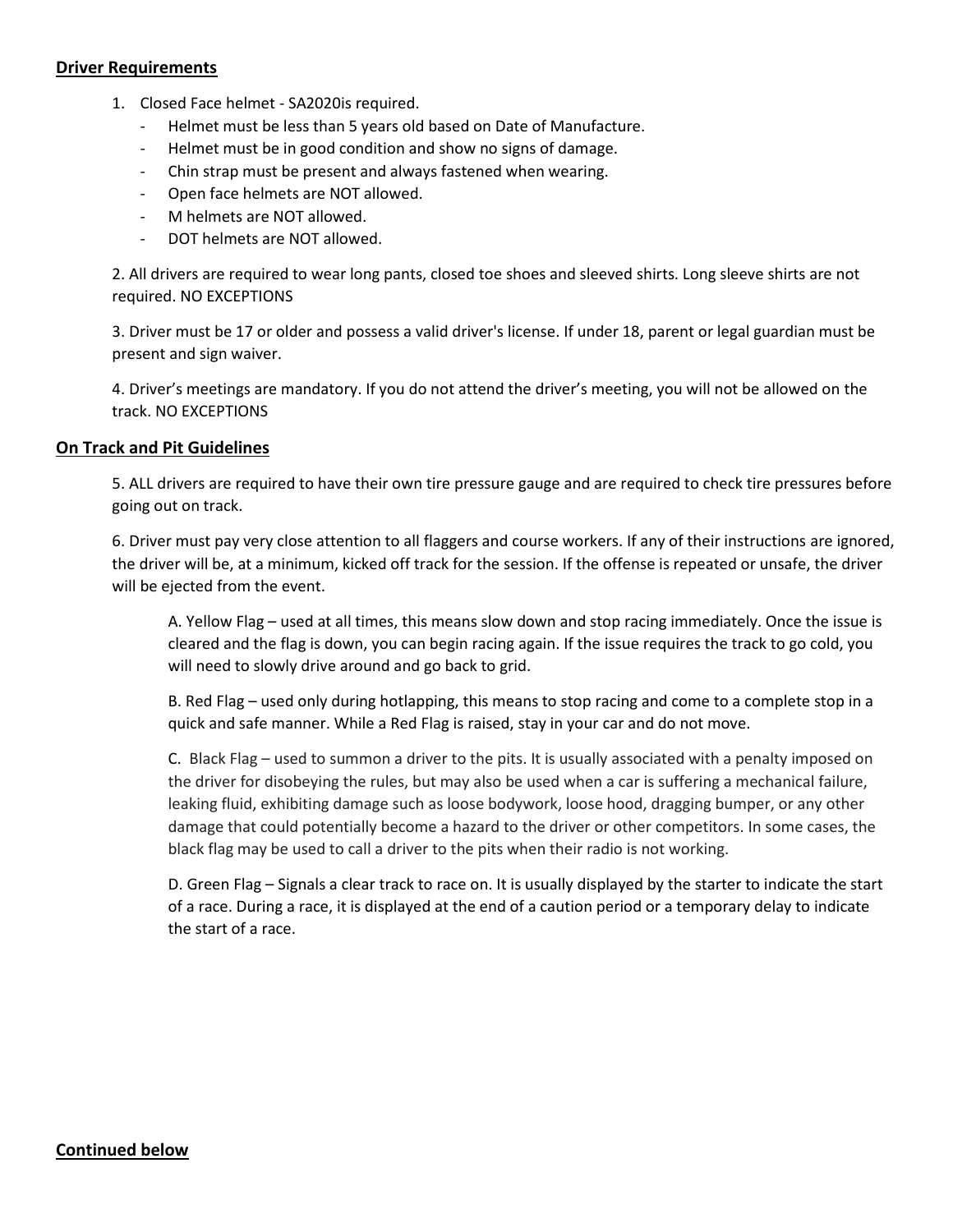# **Vehicle Requirements**

### **General Safety**

1. General vehicle Inspection may include inspection of brakes, suspension, engine, drivetrain and chassis for proper operation, condition and potential issues.

2. Everything loose in car must be removed, includes floor mats, dirty clothes, old cd cases, empty packs of smokes, cans and anything else that might be floating around in your car. Dispose of all trash in track provided garbage cans.

### **Engine/Drivetrain**

1. No fluids can be leaking or dripping from the car. If signs of a fluid leak are present, evidence must be shown that leak no longer exists.

2. Heat shield required around the brake and clutch master cylinders for any cars with the exhaust side of the engine on the same side as the driver. OE heat shield is acceptable. Bent up license plates or other painted/coated surfaces are not acceptable.

3. Coolant overflow required on all cars. Oil overflow required on cars which have removed or modified OE oil recovery system.

4. Gas cap must be present and completely sealed. Firewall required for all fuel system components inside the driver's compartment. Stainless steel braided lines can pass through driver's compartment, but all fittings and unions must be behind firewall or similarly shielded.

5. All fluid hoses must be the proper hose to use for the install application and purpose. Hose must have correct material and construction. Rubber hose should show no sign of wear or weak spots. All fuel hoses must use fuel line clamps, worm gear clamps are not allowed on fuel lines.

a. Fuel Injected vehicles require hose that is rated and marked SAE J30R9.

6. Any fluid lines passing through car must have

7. Exhaust must be present and exit outside of the body or past the rear axle of the car.

### **Lighting and Electrical**

1. Battery must be securely tied down with plastic or metal strap and proper hardware. Battery tie down must be in good condition, no rubber tie downs, bungee cord, zip ties, etc. The positive terminal of the battery must be insulated.

2. If battery is located in driver's compartment, battery must be sealed and non-venting. Non-sealed batteries are allowed in driver's compartment if in a fully sealed box, properly mounted and vented outside the car.

3. Brake lights must be operational. At least 2 brake lights must come on when using brake pedal.

4. Hazard lights at front and rear must be operational. Hazard switch must be located in cabin and within reach of driver while strapped into seat.

5. OE key must completely shut off car immediately. If OE key assembly is not used, a kill switch must be used to immediately shut off car. It needs to be easily accessible from outside of the car and the location needs to be clearly marked.

6. All wiring should be protected, insulated and properly mounted.

### **Continued below:**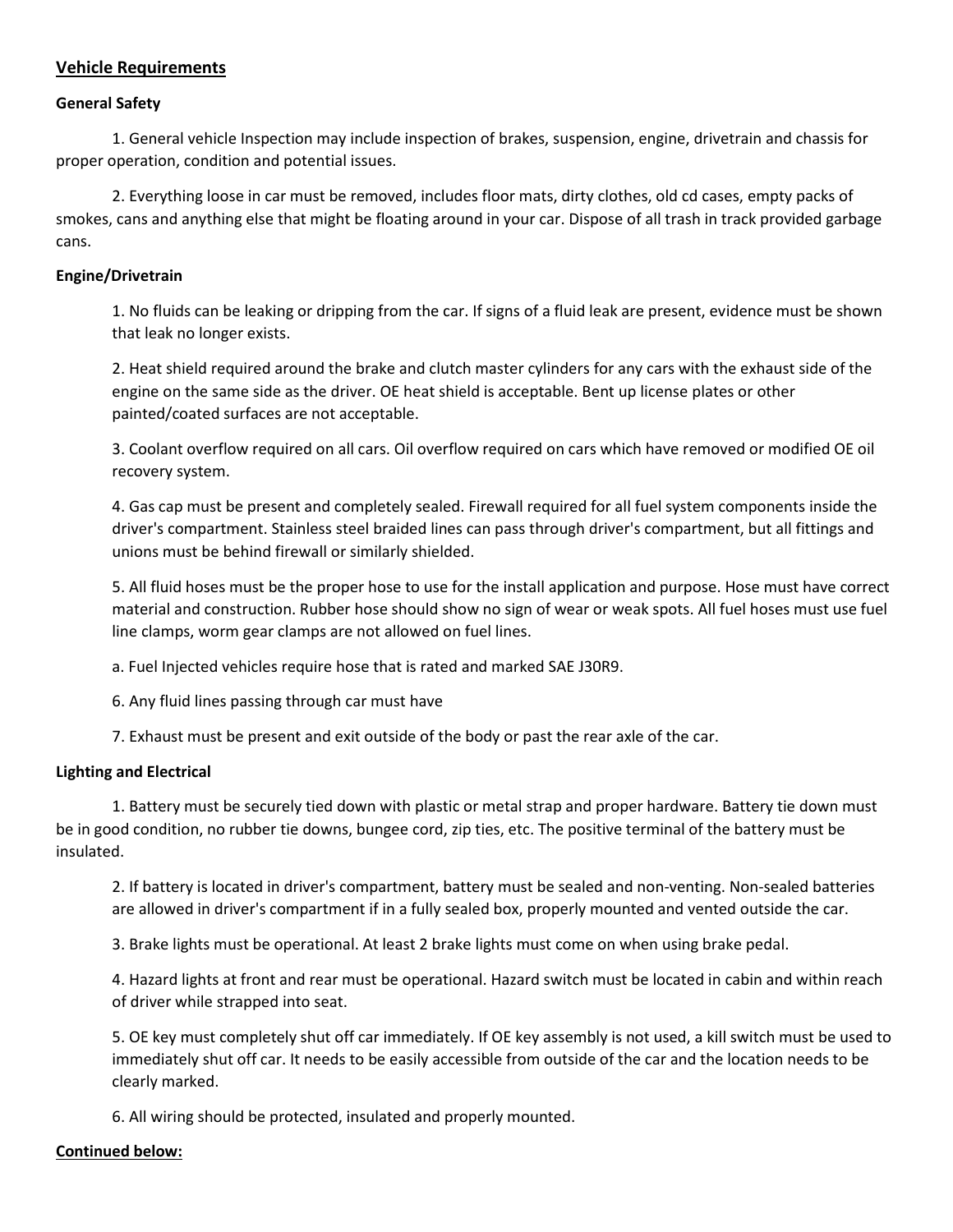7. If a car will not start due to a wiring issue and it dies on track, you are required to push the car to the pits by yourself.

#### **Suspension**

1. Ball joints and suspension bushings must be in good condition and have no excessive play or clunking.

2. Wheel bearings must have zero play.

3. Steering must be smooth in operation and exhibit no binding.

4. All lug nuts must be present and properly torqued and have proper thread engagement. If using bolt on spacers, all lugs nuts attaching the spacer to the hub must be present.

5. Black wheels are expressly forbidden at all Club Loose events under penalty of public humiliation for having no taste, includes flat black, matte black, gloss black and "Time Attack" style.

#### **Body and Glass**

1. Body panels are required. Body panels include fenders, hood, and hatch/trunk.

2. Tow hooks/straps are required front and rear. Factory tow hooks are acceptable as long as the driver accepts that their car may be damaged when being towed. Tow hooks/straps should be easily found and painted a highly visible color and/or their location marked. Soft tow straps are recommended.

3. Hood and trunk must be securely latched either using the OE latch or aftermarket pins or latches.

4. Windshield must be free of cracks. The only exception are small cracks around the edges of the window. No cracks can extend past 2" from the edge of the windshield. And no cracks can be longer than 4". Chips in the other spots from a small rock or something can be no bigger than a quarter, roughly 1". If you put a quarter over it and you can see any chip or crack, it fails.

5. Windshield, rear window and fixed side windows must be present. Door windows must be operational if installed. Lexan or similar shatter resistant polycarbonate can be used. Windshield needs to be 1/4" thick. Windshield must have center supports and must be bolted or riveted through the window frame. Spacing is a maximum of 12" and there must be at least 4 fasteners on each side. Side and rear windows need to be 1/8" thick.